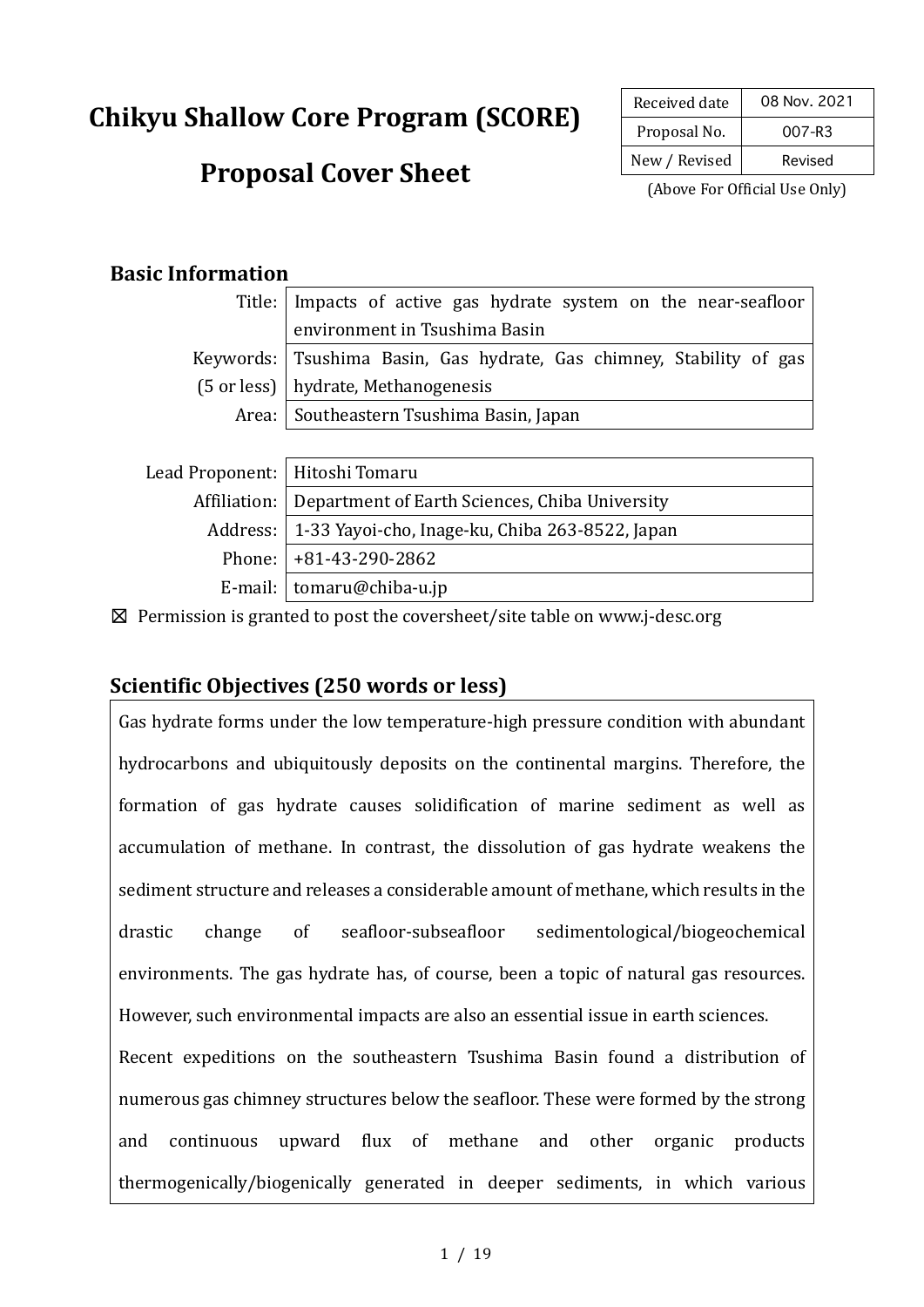biogeochemical reactions are also active. These are often accompanied with mound structures formed by large gas hydrate growth and/or collapsed topographies caused by local gas hydrate dissolution. In addition, the sea-level fall during the late Quaternary certainly reduced the seafloor pressure. It triggered the dissolution of gas hydrate followed by a massive methane emission, significantly impacting on the seafloor topography, benthic macro/micro-biological communities, and steady-state material (water, dissolved species, etc.) migration through the gas chimney. This proposal aims at 1) elucidating how the gas hydrate system (amount, distribution, stability, etc.) has changed in response to the global environmental changes and 2) understanding the linkages between shallow and deep biosphere responsible for the gas-accumulated system.

| Site Name | Position (Lat, Lon) | <b>Water Depth</b> | Penetration | Primary or  |
|-----------|---------------------|--------------------|-------------|-------------|
|           |                     | (m)                | (m)         | alternate   |
| TBGH-1    | 36° 05.9739'N       | 1168               | 100         | Primary     |
|           | 132° 06.3472'E      |                    |             |             |
| TBGH-2    | 36° 05.2160'N       | 1135               | 100         | Primary     |
|           | 132° 05.9910'E      |                    |             | (Reference) |
| TBGH-3    | 36° 06.2394'N       | 1170               | 100         | Alternate   |
|           | 132° 06.6960'E      |                    |             |             |

#### **Proposed Sites**

[Note: Only shallow-penetration coring (about <100 m below seafloor) is available.]

#### **Non‐standard Measurements**

Because cores are expected to include a large amount of gas hydrate at some intervals, core surface temperature must be measured with an infrared camera on the core cutting area soon after core retrieval (before any sampling). Some gas hydrate-bearing intervals should be collected before X-ray CT and stored in liquid nitrogen or deep freezer. Geophysical/geotechnical analyses (cone penetration test, shear strength measurement, etc.) are required to be conducted onboard as well as routine samplings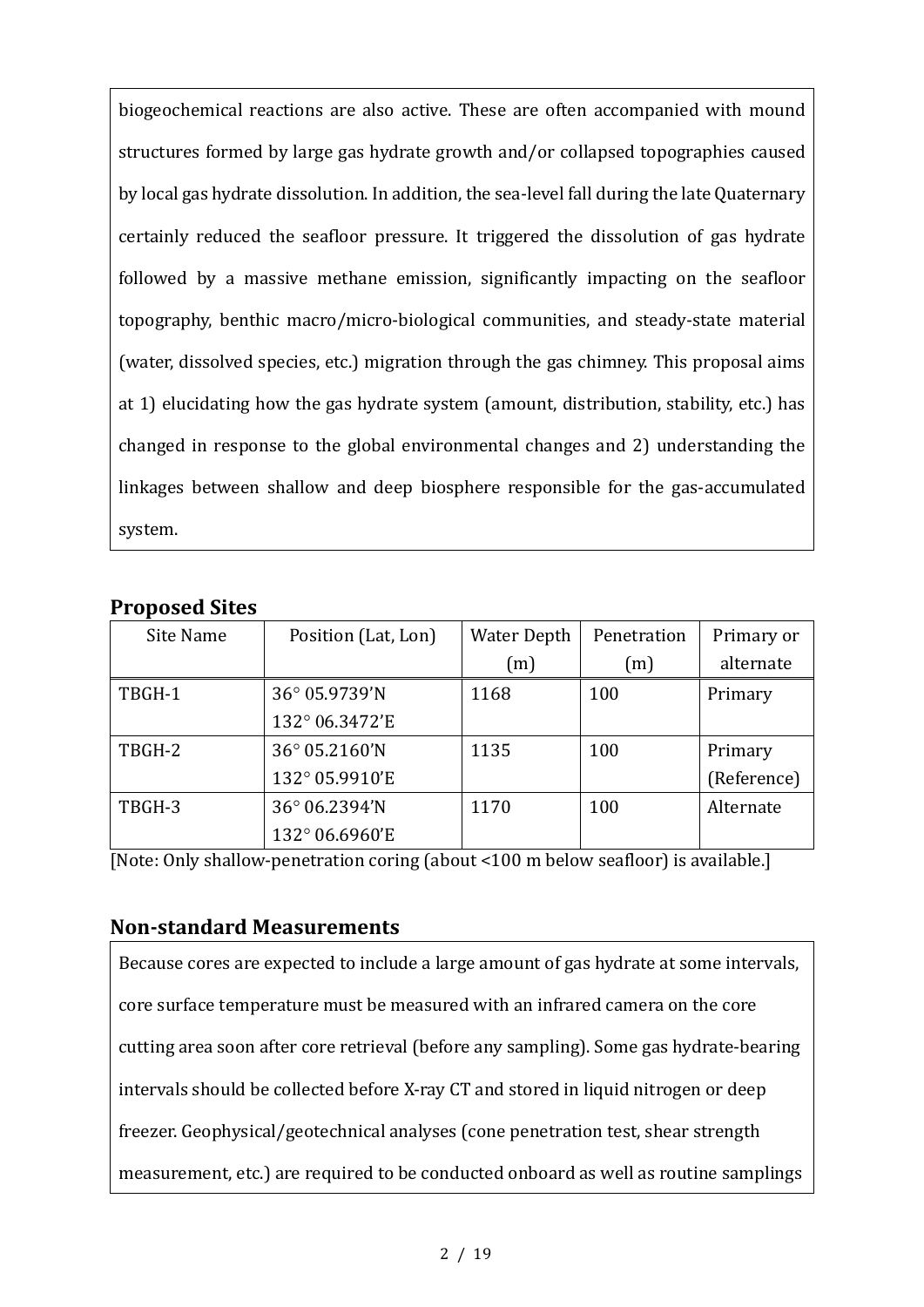of sediment, gas, interstitial water, etc. including samples for microbiological analyses

because the dissolution of gas hydrate deforms the sediment structure and changes

the geochemical characteristics of sediment, gas, interstitial water from those in the

subseafloor condition.

A downhole temperature profile is requested to determine the stability field of gas

hydrate and to assess the activity of microbes. Therefore, *in situ* temperature should be

measured using APCT-3 sensor equipped with HPCS core shoe.

Microbial contamination assessment is also requested using perfluorocarbon tracers

and/or fluorescent microsphere beads at some selected depth interval (or hole).

[Note: Please describe above any non-standard measurements needed to achieve the proposed scientific objectives. Standard measurements are X-ray CT, Multi-sensor core logger, and split surface image.]

## **List previous drilling in area**

N/A

## **List potential hazards and preferred weather window**

Methane concentration in the target sedimentary sequence is high and the

temperature-depth condition is well within the gas hydrate stability, gas hydrate may

occur. Although free-gas accumulation is often encountered just below the base of gas

hydrate stability (~140 mbsf at TBGH-1), this proposal does not penetrate it.

## **Proponent List**

| First Name | Last Name | Affiliation         | Country | Expertise    |
|------------|-----------|---------------------|---------|--------------|
| Hitoshi    | Tomaru    | Department of Earth | Japan   | Geochemistry |
|            |           | Chiba<br>Sciences,  |         |              |
|            |           | University          |         |              |
| Katsunori  | Yanagawa* | Faculty<br>0f       | Japan   | Microbiology |
|            |           | Environmental       |         |              |
|            |           | The<br>Engineering, |         |              |